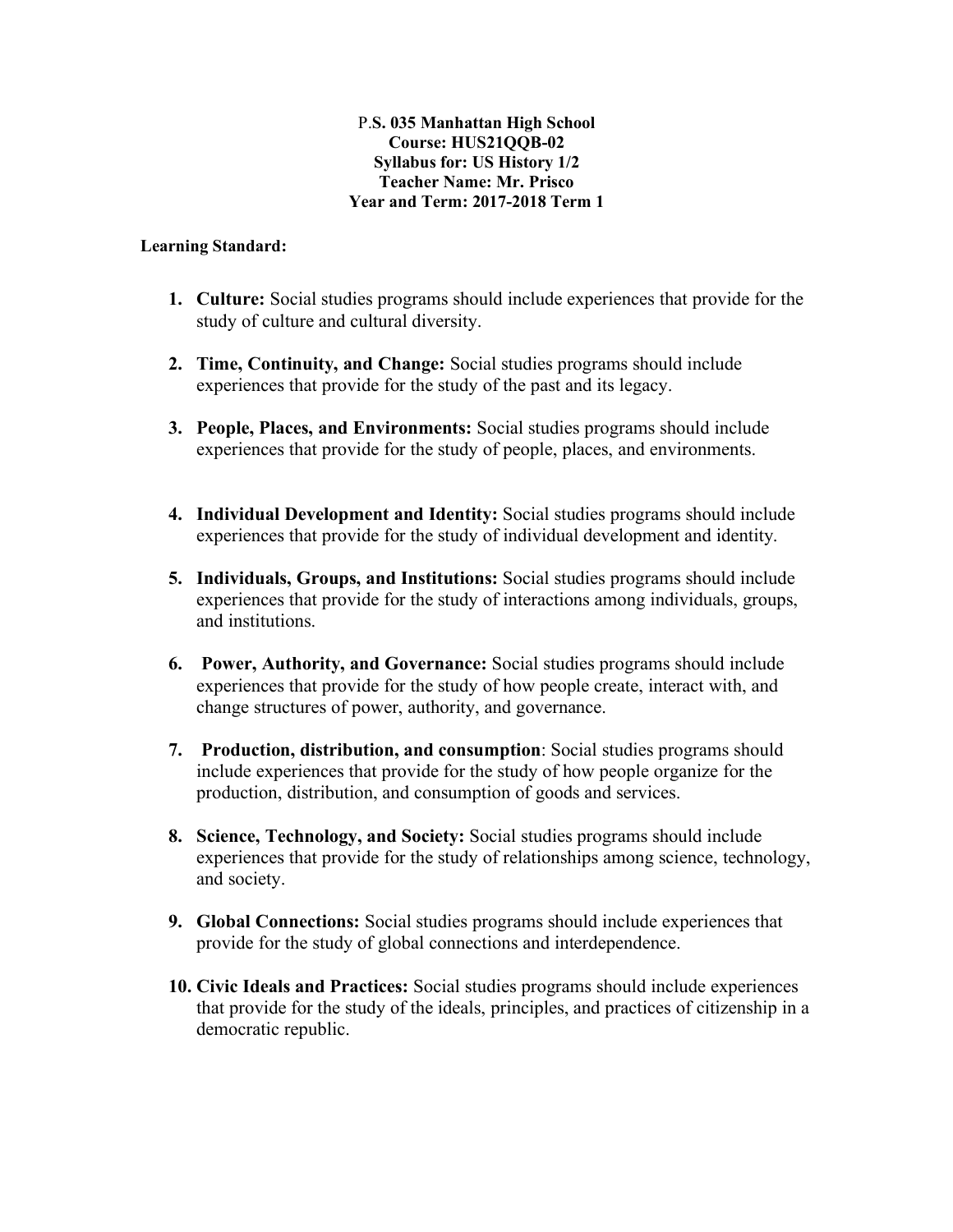**Course Description:** The study of history, geography, economics, government and civics is the study of humanity, of people and events that have individually and collectively shaped our nation and the world. A strong and effective social studies program helps students make sense of the world in which they live, allows them to make connections between major ideas and their own lives, and it helps them see themselves as active members of a global community. While knowledge of content is very important, it is equally important to engage our students in historical thinking. Students engaged and challenged to think like historians, raise questions, think critically, consider many perspectives and gather evidence in support of their interpretations as they draw upon chronological thinking, historical comprehension, historical analysis and interpretation, historical research, and decision-making. These are the skills that will serve them well as participating citizens of a democracy*. – The New York City Department of Education Grades 9-12 Social Studies Scope & Sequence.* 

United States History is the history of a great experiment in representative democracy. This year you will learn about the structure and function of your government and the recent history of the United States. The major objective of this course is to provide you with an understanding of the basic principles and cultural heritage that support our form of government so that you can become informed, committed participants in our democracy.

U.S. History and Government will begin around the 1600s during Colonial America and will travel to the current events of our country today. The class will conclude with students taking the New York State U.S. History  $\&$ Geography Regents examination as well as a Project Based Assessment.

#### **Calendar or Unit Map**

- 1. US Geography & The Development of the US ((1607-1763)
- 2. The revolutionary War (1763-1783)
- 3. The U.S. Constitution (1783-1801)
- 4. The Early National Period (1801-1827)

5 The Age of Jackson, Expansion and the Origins of the Civil War (1828-1860)

- 6. The Civil War (1861-1865)
- 7. Reconstruction and the West (1865-1877)
- 8. Industrialization (1877-1916)
- 9. The Gilded Age and the Progressive Era (1870s-1900's)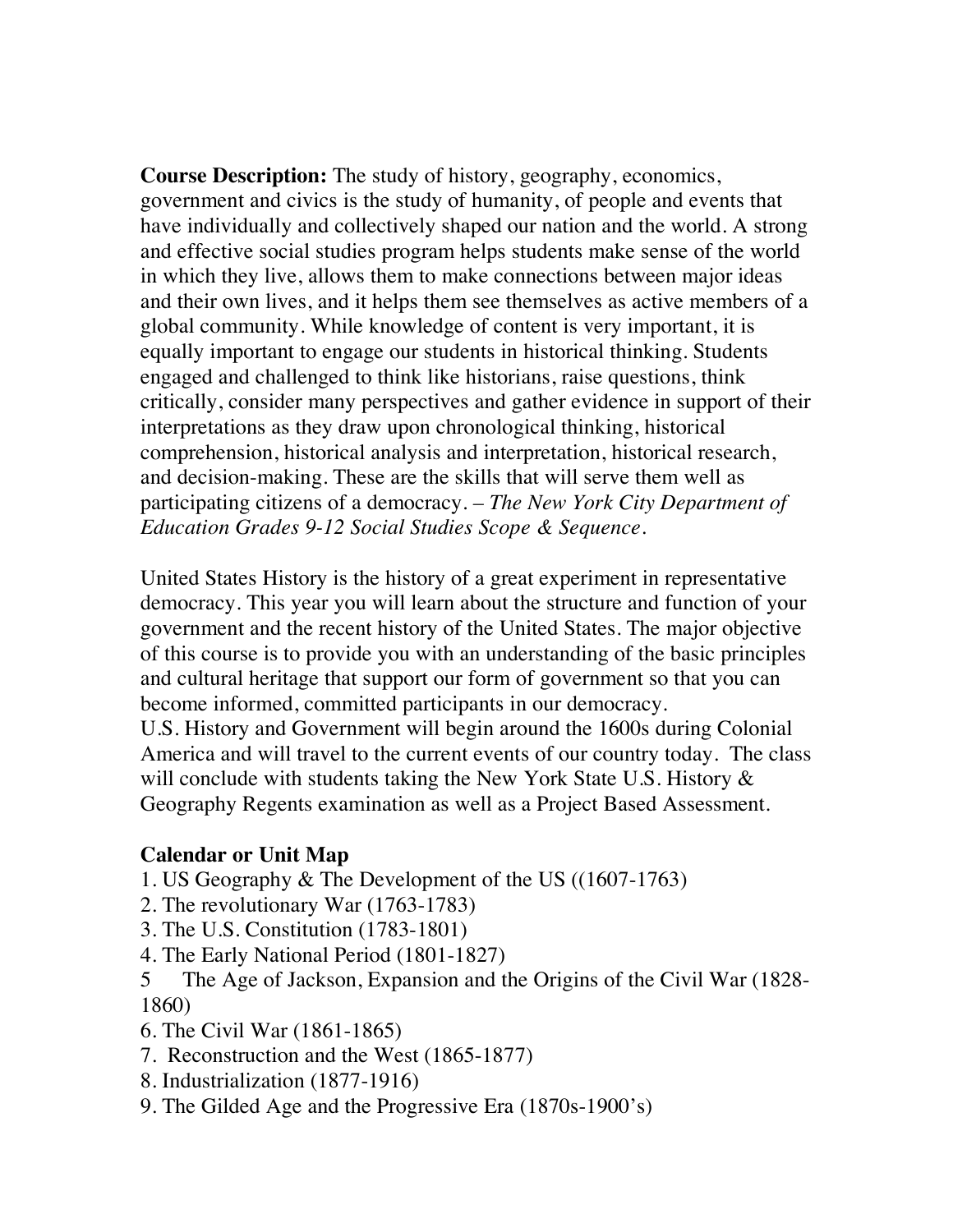- 10.Imperialism and World War 1(1898-1918)
- 11. The Roaring 20's (1920-1929)
- 12. The Great Depression and the New Deal (1929-1939)
- 13. World War II (1939-1945)
- 14. Post War America: The Cold War Begins and 1950's Culture (1945- 1960)
- 15. The 1960's: JFK, LBJ, Civil Rights and the Vietnam War (1960-1975)
- 16. Social & Economic Change Domestic Issues (1945-Present)
- 17. The U.S. in a Globalizing World (1990-Present)
- 18. Regents Review

**Course Materials:** Students are recommended to have a binder to put their class notes and handouts in. If a binder is not available I will provide folders for students. Students should be taking their notes home each day to review notes for upcoming quizzes or test.

# **Grading Policy**

To successfully complete this course these are the things that students will need to accomplish. All work and assignments are an important part of learning in our class and are required to be handed in on time. Late or missing assignments will negatively affect grades. The following is how STUDENTS will be able to determine their grade:

# **Class Participation 10%**

Constructive, active participation includes speaking up during class discussions, contributing to group activities, and listening to and respecting your teacher and classmates. Greater student participation makes for livelier class discussions. Your ideas and opinions matter! Every day while in class, you will have the opportunity to earn classroom participation raffle tickets. You can earn these tickets in number of different in-class factors including: class participation, interaction with peers, completion of in-class assignments, and collaborative efforts during group activities. Respectful and positive behavior will also be apart of the final class participation grade. However, tickets can be removed for extreme negative behavior. (examples: walking out of the class without permission, picking a fight with a peer and using disrespectful language either to a peer or staff member) At the end of each week, we will set aside time to add up the total amount of tickets you have collected. You will have the opportunity to earn a total of 15 tickets for the week. The amount of tickets you have will count towards 10 Percent of your class participation grade.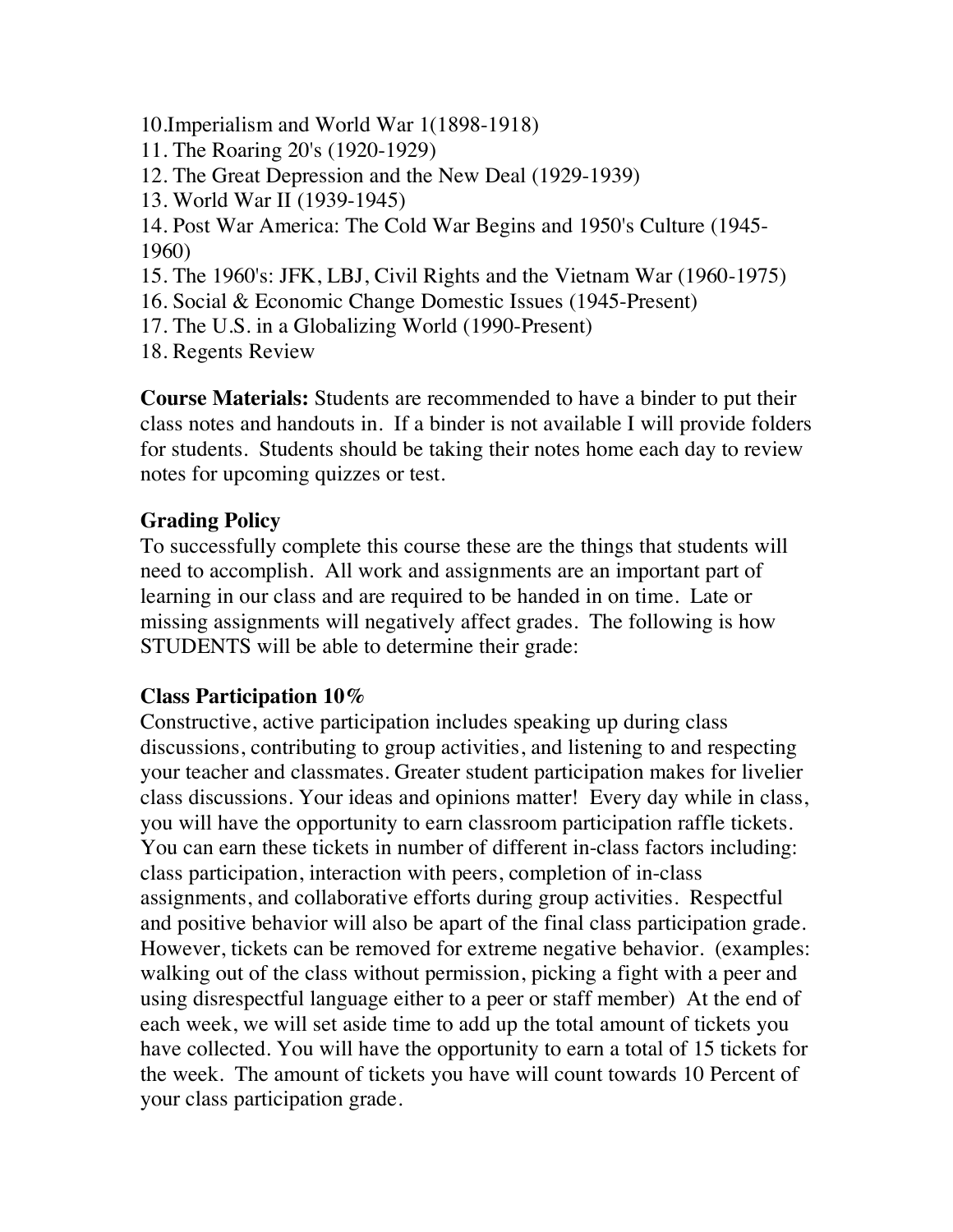### **Classwork (20%)**

In order to maximize learning opportunities in the classroom, students will be graded on in-class assignments, and collaborative efforts during group activities.

### **Homework- 20%**

Homework is an extension of classroom instruction and its completion is necessary in order to achieve success. Homework will be collected and graded on a consistent basis. Late homework can be handed in; however, it will receive a reduced grade.

#### **Assessments**

**Unit Projects/Exam- 35%** Tests will be given at the end of each unit and will consist of multiple choice, DBQ, and essay questions. You will have adequate notice prior to exams so that you can prepare for them (3-5 days). Projects: There will be a few projects assigned throughout the course of the school year. These projects may involve both individual and group efforts and require both in-class and at-home work. Students will be given a sufficient amount of time to complete each project.

**Quizzes-** 15% Short quizzes will be given as we move through a unit. There will be no surprises or pop quizzes given and students will have adequate prior notice (3-5 days)

*\*Students who are newly admitted to a course and would otherwise fail the course due to being unable to demonstrate a mastery of the subject matter in the time since arrival student will receive a grade of NL. Students shall make up work by the following term so they can receive a numerical grade. All students must complete a packet that consists of at least half of the homework and reading assignments. Students will than take a multiple-choice assessment once they completed the homework and reading assignments.*